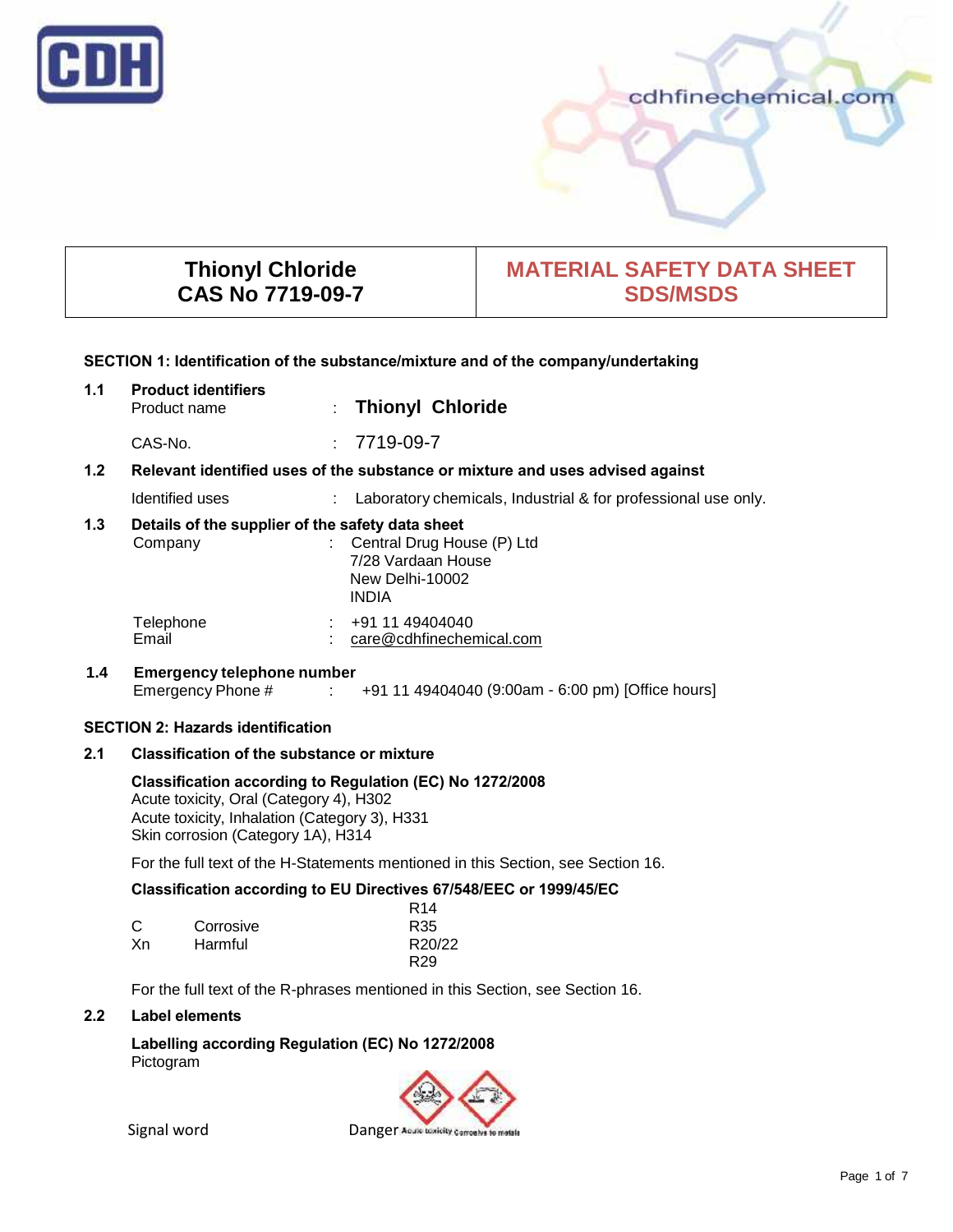| Hazard statement(s)                  |                                                                                                                                     |
|--------------------------------------|-------------------------------------------------------------------------------------------------------------------------------------|
| H302                                 | Harmful if swallowed.                                                                                                               |
| H <sub>314</sub>                     | Causes severe skin burns and eye damage.                                                                                            |
| H <sub>331</sub>                     | Toxic if inhaled.                                                                                                                   |
| Precautionary statement(s)           |                                                                                                                                     |
| P <sub>261</sub>                     | Avoid breathing vapours.                                                                                                            |
| P <sub>280</sub>                     | Wear protective gloves/ protective clothing/ eye protection/ face<br>protection.                                                    |
| $P305 + P351 + P338$                 | IF IN EYES: Rinse cautiously with water for several minutes. Remove<br>contact lenses, if present and easy to do. Continue rinsing. |
| P310                                 | Immediately call a POISON CENTER or doctor/physician.                                                                               |
| Supplemental Hazard information (EU) |                                                                                                                                     |
| EUH014                               | Reacts violently with water.                                                                                                        |
| <b>EUH029</b>                        | Contact with water liberates toxic gas.                                                                                             |
| <b>Other hazards - none</b>          |                                                                                                                                     |
|                                      |                                                                                                                                     |

# **SECTION 3: Composition/information on ingredients**

| 3.1 | <b>Substances</b> |                                |  |
|-----|-------------------|--------------------------------|--|
|     | Formula           | $\therefore$ Cl <sub>2OS</sub> |  |
|     | Molecular Weight  | : $118,97$ g/mol               |  |
|     | CAS-No.           | $: 7719-09-7$                  |  |
|     | EC-No.            | $: 231 - 748 - 8$              |  |
|     | Index-No.         | $: 016-015-00-0$               |  |
|     |                   |                                |  |

## **Hazardous ingredients according to Regulation (EC) No 1272/2008** Component Classification Concentration

| Thionyl chloride |              |                             |              |
|------------------|--------------|-----------------------------|--------------|
| CAS-No.          | 7719-09-7    | Acute Tox. 4: Acute Tox. 3: | $\leq$ 100 % |
| EC-No.           | 231-748-8    | Skin Corr. 1A: H302. H314.  |              |
| Index-No.        | 016-015-00-0 | H331, EUH014, EUH029        |              |

| Hazardous ingredients according to Directive 1999/45/EC |              |                             |               |
|---------------------------------------------------------|--------------|-----------------------------|---------------|
| Component                                               |              | <b>Classification</b>       | Concentration |
| <b>Thionyl chloride</b>                                 |              |                             |               |
| CAS-No.                                                 | 7719-09-7    | C. R14 - R20/22 - R29 - R35 | $\leq$ 100 %  |
| EC-No.                                                  | 231-748-8    |                             |               |
| Index-No.                                               | 016-015-00-0 |                             |               |

For the full text of the H-Statements and R-Phrases mentioned in this Section, see Section 16

## **SECTION 4: First aid measures**

## **4.1 Description of first aid measures**

#### **General advice**

Consult a physician. Show this safety data sheet to the doctor in attendance.

## **If inhaled**

If breathed in, move person into fresh air. If not breathing, give artificial respiration. Consult a physician.

# **In case of skin contact**

Take off contaminated clothing and shoes immediately. Wash off with soap and plenty of water. Take victim immediately to hospital. Consult a physician.

#### **In case of eye contact**

Rinse thoroughly with plenty of water for at least 15 minutes and consult a physician.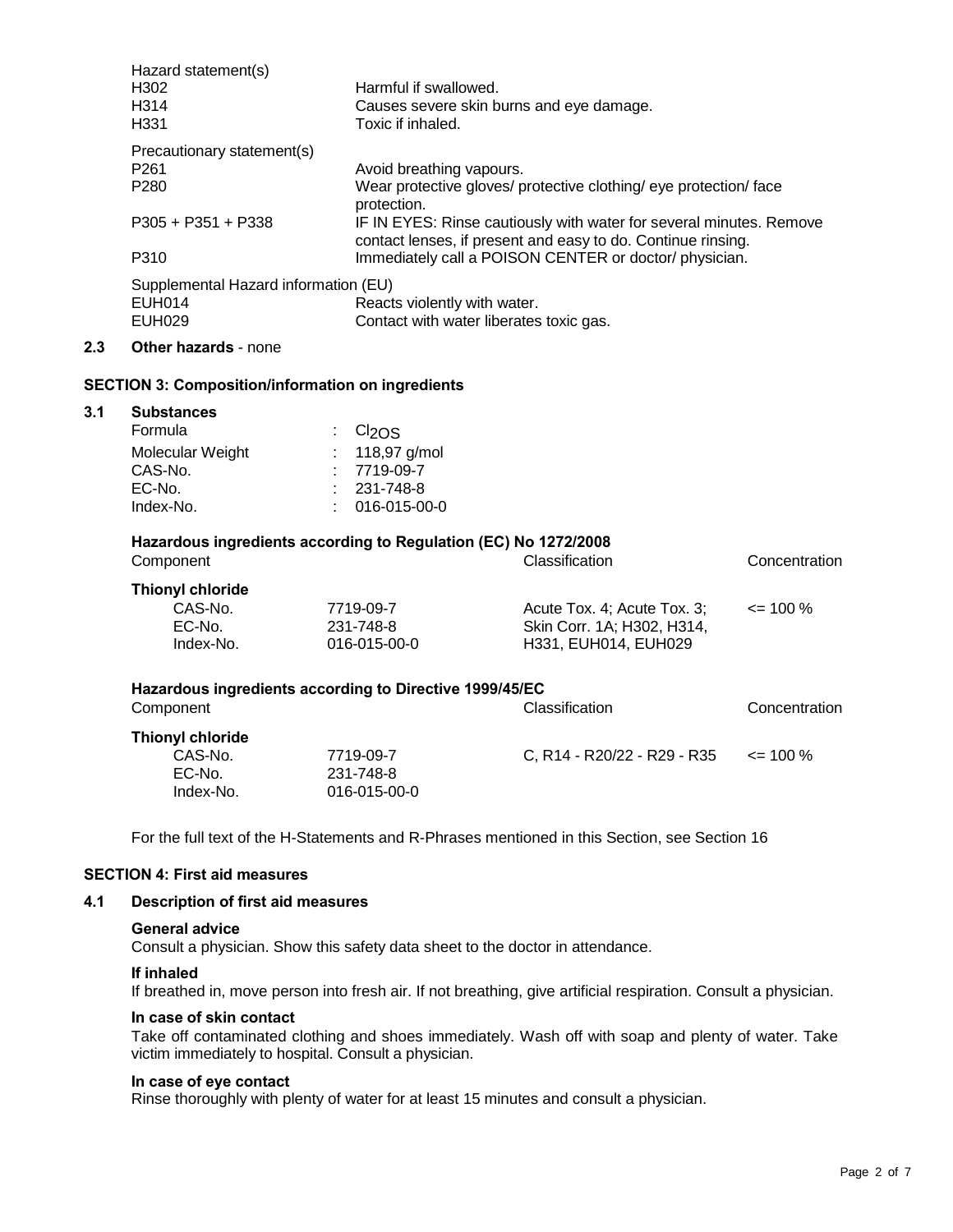## **If swallowed**

Do NOT induce vomiting. Never give anything by mouth to an unconscious person. Rinse mouth with water. Consult a physician.

#### **4.2 Most important symptoms and effects, both acute and delayed** The most important known symptoms and effects are described in the labelling (see section 2.2) and/or in section 11

**4.3 Indication of any immediate medical attention and special treatment needed** no data available

## **SECTION 5: Firefighting measures**

## **5.1 Extinguishing media**

**Suitable extinguishing media** Dry powder

**5.2 Special hazards arising from the substance or mixture** Sulphur oxides, Hydrogen chloride gas Container explosion may occur under fire conditions.

#### **5.3 Advice for firefighters** Wear self contained breathing apparatus for fire fighting if necessary.

**5.4 Further information** Water hydrolyzes material liberating acidic gas which in contact with metal surfaces can generate flammable and/or explosive hydrogen gas.

## **SECTION 6: Accidental release measures**

**6.1 Personal precautions, protective equipment and emergency procedures** Wear respiratory protection. Avoid breathing vapours, mist or gas. Ensure adequate ventilation. Evacuate personnel to safe areas. For personal protection see section 8.

#### **6.2 Environmental precautions** Prevent further leakage or spillage if safe to do so. Do not let product enter drains.

- **6.3 Methods and materials for containment and cleaning up** Soak up with inert absorbent material and dispose of as hazardous waste. Do not flush with water. Keep in suitable, closed containers for disposal.
- **6.4 Reference to other sections** For disposal see section 13.

## **SECTION 7: Handling and storage**

## **7.1 Precautions for safe handling**

Avoid contact with skin and eyes. Avoid inhalation of vapour or mist. For precautions see section 2.2.

**7.2 Conditions for safe storage, including any incompatibilities** Store in cool place. Keep container tightly closed in a dry and well-ventilated place. Containers which are opened must be carefully resealed and kept upright to prevent leakage. Keep away from water.Never allow product to get in contact with water during storage.

Handle and store under inert gas.

## **7.3 Specific end use(s)**

Apart from the uses mentioned in section 1.2 no other specific uses are stipulated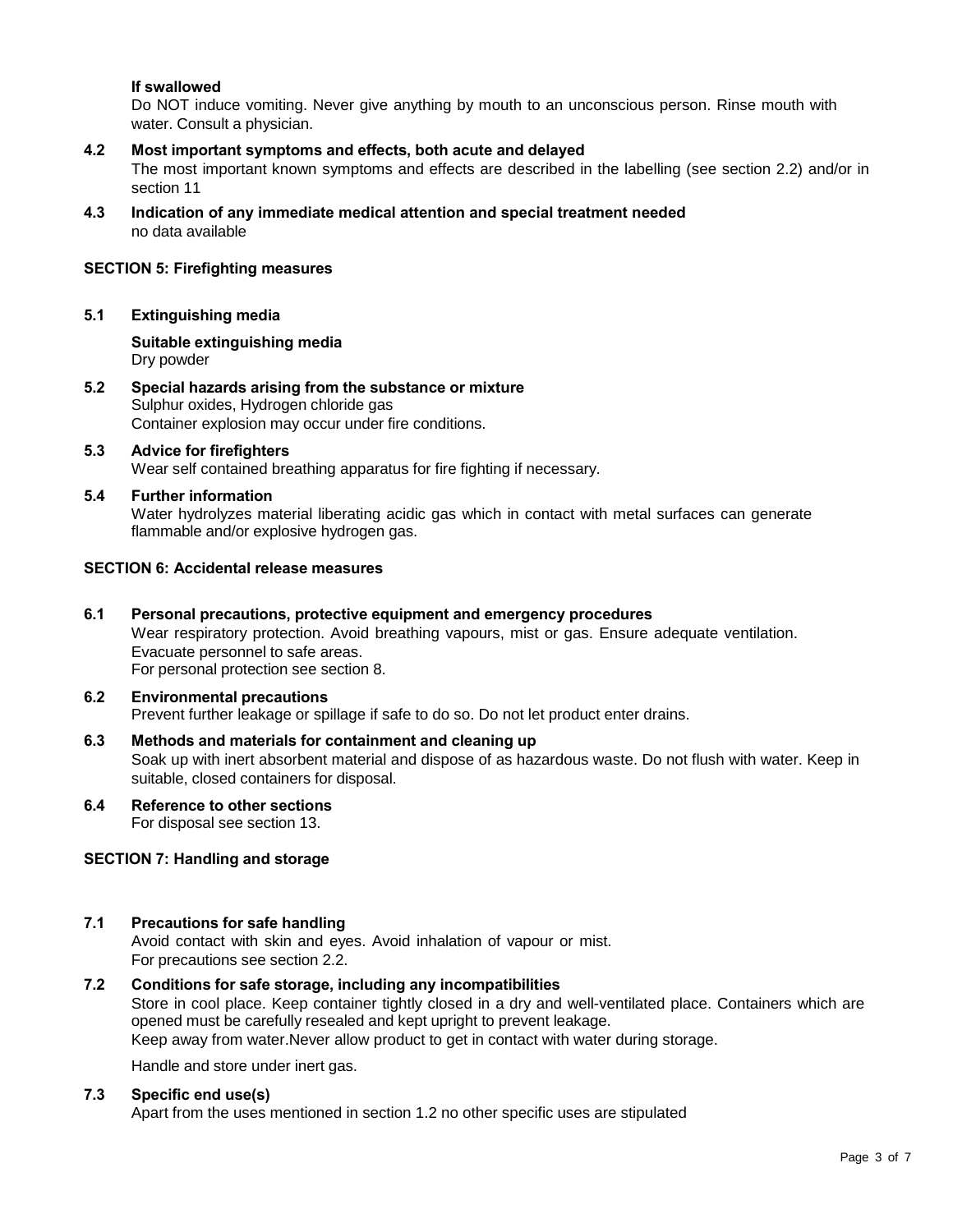## **SECTION 8: Exposure controls/personal protection**

## **8.1 Control parameters**

## **Components with workplace control parameters**

#### **8.2 Exposure controls**

#### **Appropriate engineering controls**

Avoid contact with skin, eyes and clothing. Wash hands before breaks and immediately after handling the product.

## **Personal protective equipment**

#### **Eye/face protection**

Tightly fitting safety goggles. Faceshield (8-inch minimum). Use equipment for eye protection tested and approved under appropriate government standards such as NIOSH (US) or EN 166 (EU).

## **Skin protection**

Handle with gloves. Gloves must be inspected prior to use. Use proper glove removal technique (without touching glove's outer surface) to avoid skin contact with this product. Dispose of contaminated gloves after use in accordance with applicable laws and good laboratory practices. Wash and dry hands.

#### **Body Protection**

Complete suit protecting against chemicals, Flame retardant protective clothing, The type of protective equipment must be selected according to the concentration and amount of the dangerous substance at the specific workplace.

#### **Respiratory protection**

Where risk assessment shows air-purifying respirators are appropriate use a full-face respirator with multi-purpose combination (US) or type ABEK (EN 14387) respirator cartridges as a backup to engineering controls. If the respirator is the sole means of protection, use a full-face supplied air respirator. Use respirators and components tested and approved under appropriate government standards such as NIOSH (US) or CEN (EU).

#### **Control of environmental exposure**

Prevent further leakage or spillage if safe to do so. Do not let product enter drains.

## **SECTION 9: Physical and chemical properties**

## **9.1 Information on basic physical and chemical properties**

| a) | Appearance                                         | Form: liquid, clear                 |
|----|----------------------------------------------------|-------------------------------------|
| b) | Odour                                              | no data available                   |
| C) | Odour Threshold                                    | no data available                   |
| d) | рH                                                 | no data available                   |
| e) | Melting point/freezing<br>point                    | Melting point/range: -105 °C - lit. |
| f) | Initial boiling point and<br>boiling range         | 79 °C - lit.                        |
| g) | Flash point                                        | not applicable                      |
| h) | Evapouration rate                                  | no data available                   |
| i) | Flammability (solid, gas)                          | no data available                   |
| j) | Upper/lower<br>flammability or<br>explosive limits | no data available                   |
| k) | Vapour pressure                                    | 129 hPa at 20 $^{\circ}$ C          |
| I) | Vapour density                                     | no data available                   |
| m) | Relative density                                   | 1,631 g/cm3 at 25 $^{\circ}$ C      |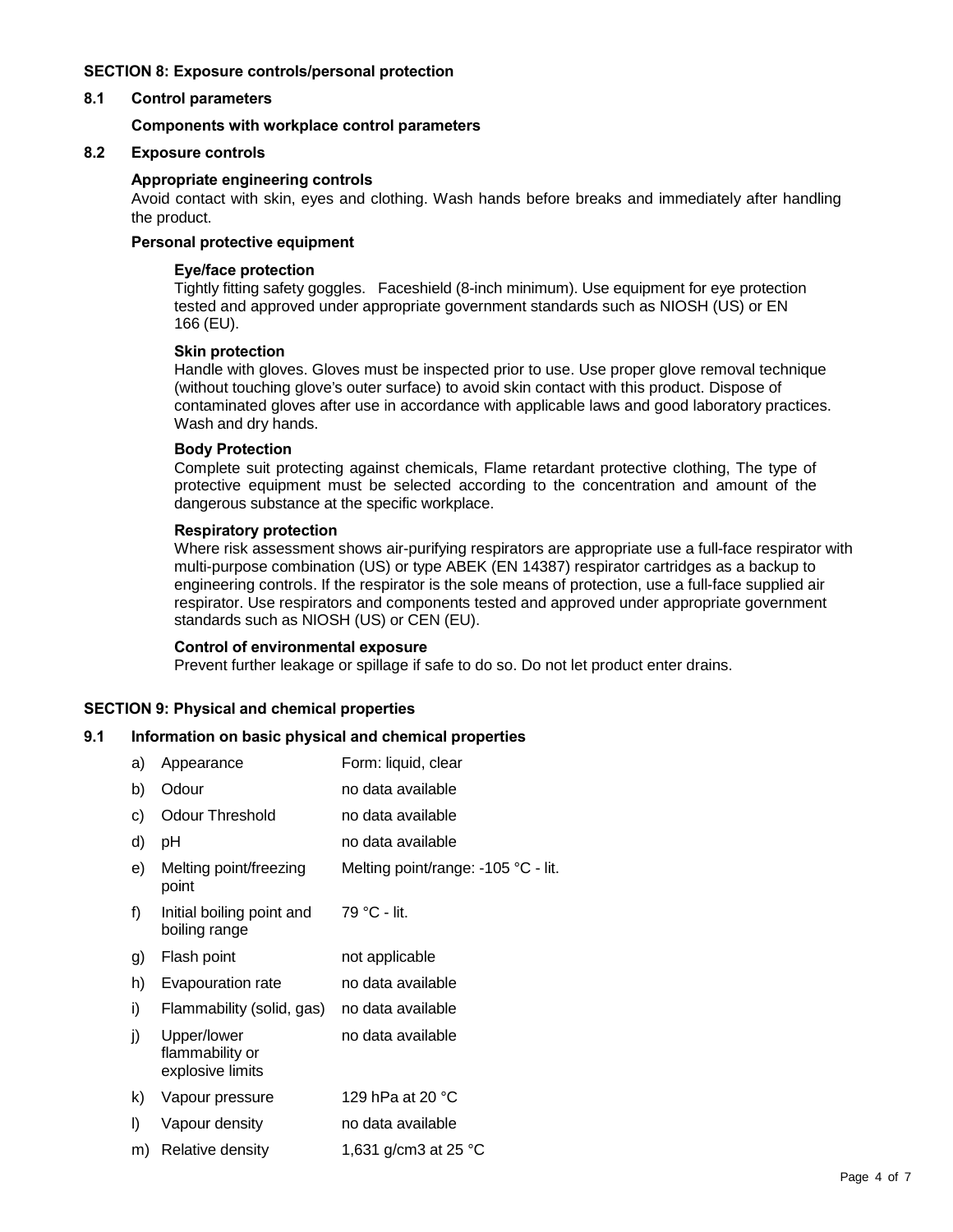|      | n)                                                                                                                                 | Water solubility                                                                              | no data available |
|------|------------------------------------------------------------------------------------------------------------------------------------|-----------------------------------------------------------------------------------------------|-------------------|
|      | O)                                                                                                                                 | Partition coefficient: n-<br>octanol/water                                                    | no data available |
|      | p)                                                                                                                                 | Auto-ignition<br>temperature                                                                  | no data available |
|      | q)                                                                                                                                 | Decomposition<br>temperature                                                                  | no data available |
|      | r)                                                                                                                                 | Viscosity                                                                                     | no data available |
|      | s)                                                                                                                                 | <b>Explosive properties</b>                                                                   | no data available |
|      | t)                                                                                                                                 | Oxidizing properties                                                                          | no data available |
| 9.2  |                                                                                                                                    | Other safety information<br>no data available                                                 |                   |
|      |                                                                                                                                    | <b>SECTION 10: Stability and reactivity</b>                                                   |                   |
| 10.1 | <b>Reactivity</b><br>no data available                                                                                             |                                                                                               |                   |
|      | 10.2 Chemical stability<br>Stable under recommended storage conditions.                                                            |                                                                                               |                   |
|      | 10.3 Possibility of hazardous reactions<br>Reacts violently with water.                                                            |                                                                                               |                   |
|      | 10.4 Conditions to avoid<br>Do not allow water to enter container because of violent reaction.<br>Exposure to moisture.            |                                                                                               |                   |
| 10.5 | Incompatible materials<br>Alcohols, Amines, Metals, Reacts violently with water.                                                   |                                                                                               |                   |
| 10.6 | <b>Hazardous decomposition products</b><br>Other decomposition products - no data available<br>In the event of fire: see section 5 |                                                                                               |                   |
|      |                                                                                                                                    | <b>SECTION 11: Toxicological information</b>                                                  |                   |
|      |                                                                                                                                    | 11.1 Information on toxicological effects                                                     |                   |
|      |                                                                                                                                    | <b>Acute toxicity</b><br>LD50 Oral - rat - 324 mg/kg<br>(Directive 67/548/EEC, Annex V, B.1.) |                   |
|      |                                                                                                                                    | LC50 Inhalation - rat - 4 h - 2,72 mg/l<br>(OECD Test Guideline 403)                          |                   |
|      |                                                                                                                                    | <b>Skin corrosion/irritation</b><br>no data available                                         |                   |
|      |                                                                                                                                    | Serious eye damage/eye irritation<br>no data available                                        |                   |

## **Respiratory or skin sensitisation** no data available

**Germ cell mutagenicity**

no data available

# **Carcinogenicity**

IARC: No component of this product present at levels greater than or equal to 0.1% is identified as probable, possible or confirmed human carcinogen by IARC.

**Reproductive toxicity** no data available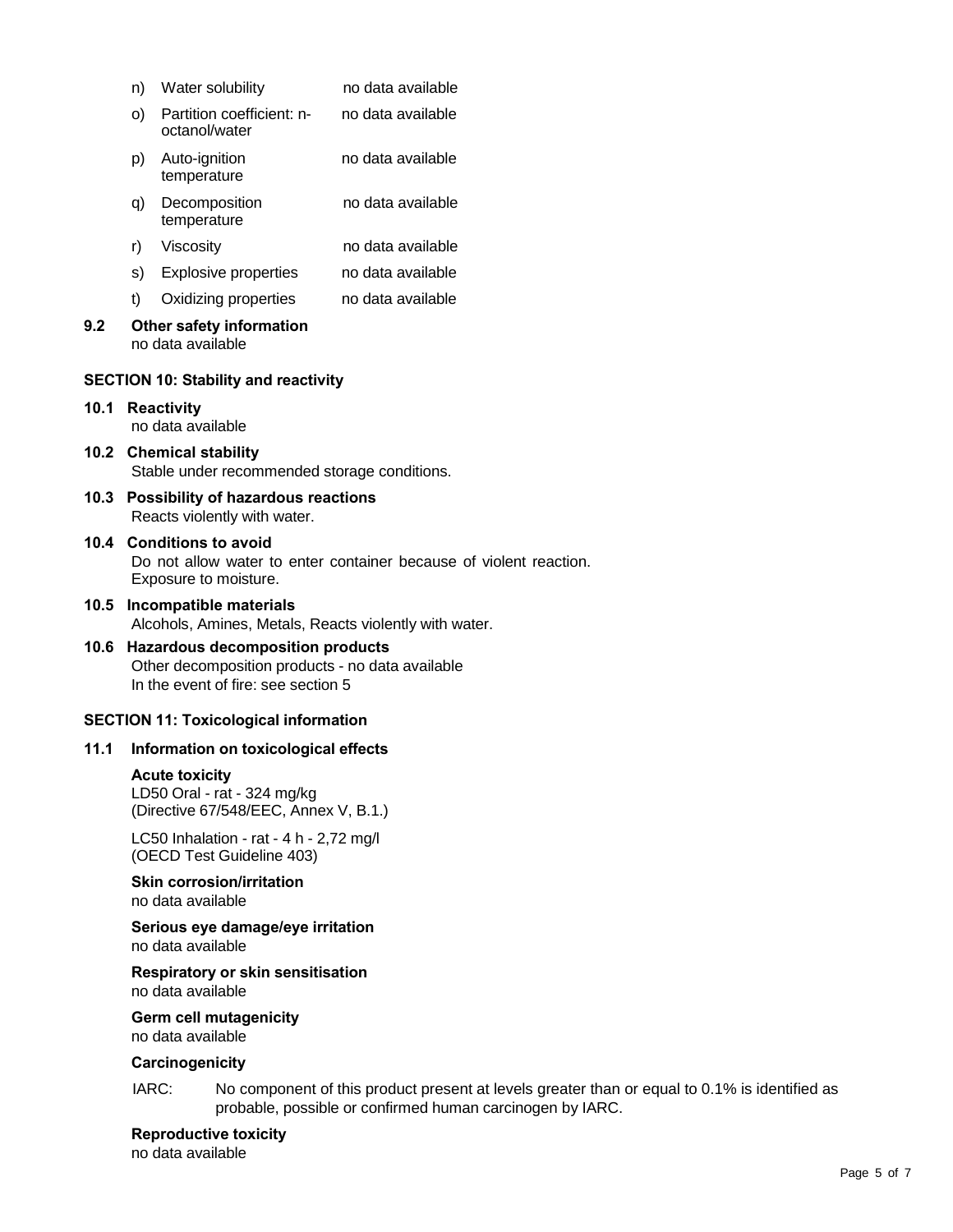**Specific target organ toxicity - single exposure** no data available

#### **Specific target organ toxicity - repeated exposure** no data available

#### **Aspiration hazard**

no data available

## **Additional Information**

RTECS: XM5150000

Material is extremely destructive to tissue of the mucous membranes and upper respiratory tract, eyes, and skin.

#### **SECTION 12: Ecological information**

#### **12.1 Toxicity**

no data available

- **12.2 Persistence and degradability** no data available
- **12.3 Bioaccumulative potential** no data available
- **12.4 Mobility in soil** no data available

#### **12.5 Results of PBT and vPvB assessment** PBT/vPvB assessment not available as chemical safety assessment not required/not conducted

#### **12.6 Other adverse effects**

no data available

## **SECTION 13: Disposal considerations**

#### **13.1 Waste treatment methods**

#### **Product**

Offer surplus and non-recyclable solutions to a licensed disposal company.

#### **Contaminated packaging**

Dispose of as unused product.

## **SECTION 14: Transport information**

| 14.1 UN number<br>ADR/RID: 1836                                                                                                                                                                                 | IMDG: 1836                | IATA: 1836 |
|-----------------------------------------------------------------------------------------------------------------------------------------------------------------------------------------------------------------|---------------------------|------------|
| 14.2 UN proper shipping name<br>ADR/RID: THIONYL CHLORIDE<br>IMDG: THIONYL CHLORIDE<br>IATA: Thionyl chloride<br>Passenger Aircraft: Not permitted for transport<br>Cargo Aircraft: Not permitted for transport |                           |            |
| 14.3 Transport hazard class(es)<br>ADR/RID: 8                                                                                                                                                                   | IMDG: 8                   | IATA: 8    |
| 14.4 Packaging group<br>ADR/RID: I                                                                                                                                                                              | IMDG: I                   | IATA: -    |
| 14.5 Environmental hazards<br>ADR/RID: no                                                                                                                                                                       | IMDG Marine pollutant: no | IATA: no   |
| 14.6 Special precautions for user<br>no data available                                                                                                                                                          |                           |            |

## **SECTION 15: Regulatory information**

This safety datasheet complies with the requirements of Regulation (EC) No. 1907/2006.